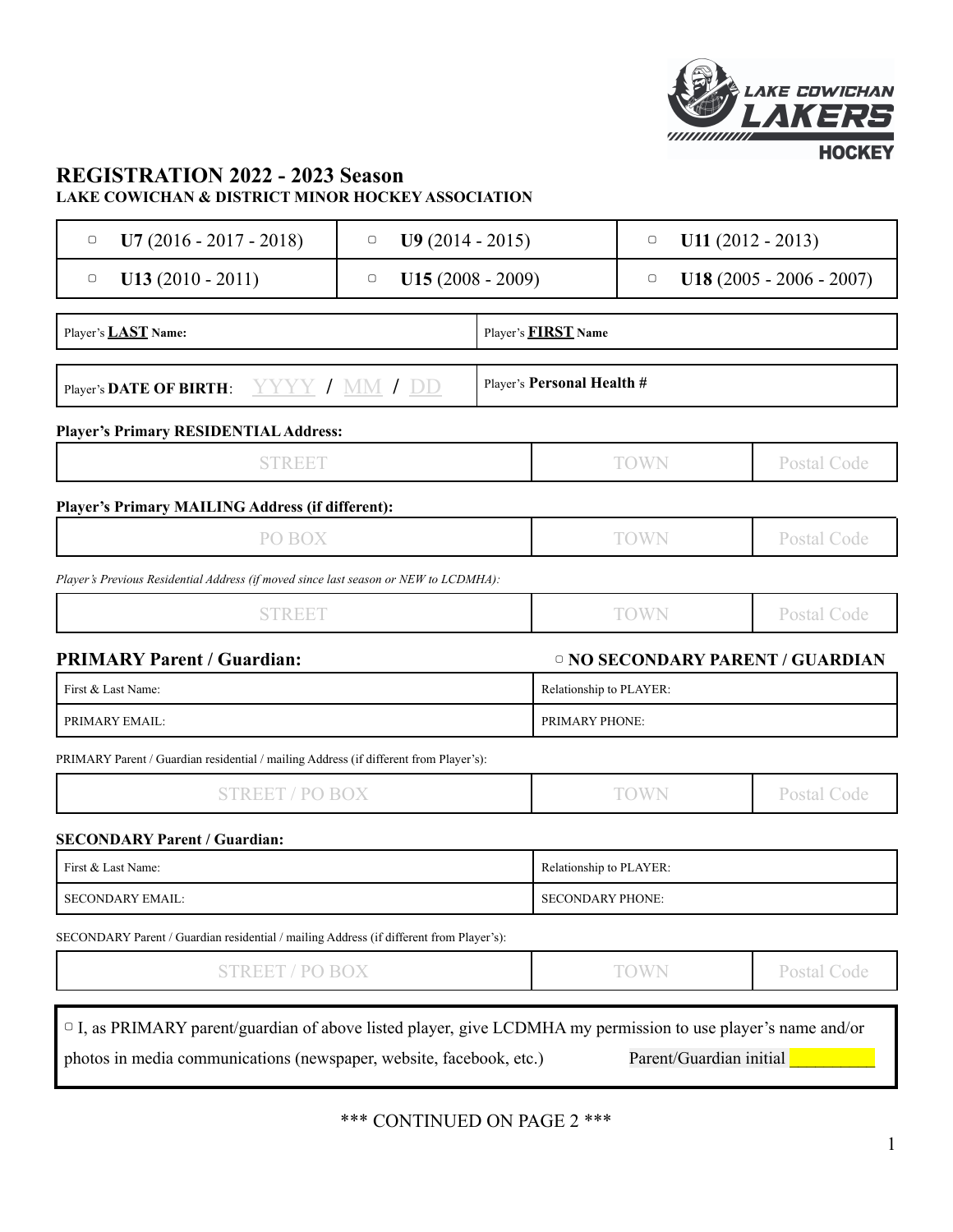#### **PLAYER'S FIRST & LAST NAME:**

I, the undersigned, being the parent or guardian of the above stated player hereby request that my child be registered in the **LAKE COWICHAN & DISTRICT MINOR HOCKEY ASSOCIATION**. In the consideration of the benefit conferred on me by the granting of such request, do hereby, on behalf of myself and the said child, release and forever discharge the **LAKE COWICHAN & DISTRICT MINOR HOCKEY ASSOCIATION** and their assistants, directors, servants, employees, and voluntary workers and each of and from all claims of whatsoever nature, past, present, and future, and whether involving, negligence on their part or not, arising out of or in any way connected with the activities of the Association, and its facilities or structures, and I do hereby undertake to indemnify and save harmless **THE LAKE COWICHAN & DISTRICT MINOR HOCKEY ASSOCIATION**, the said assistants, directors, servants, employees and voluntary workers and each of them in respect of every such claim demand, action, or cause of action as aforesaid. On payment of annual dues, players are covered by the B.C.A.H.A Mutual Aid Plan for medical and dental expenses up to a maximum allowable for any one accident. Any accident must be reported immediately to team manager or coach. Any delay would result in rejection of claim by the Mutual Aid Plan. I, the undersigned certify the above information to be true and in consideration of the granting of this certificate to my with the privileges incident thereto, and by signing this certificate I have become subject to the rules, regulations and decisions of Hockey Canada, its Board of Directors, its Branches and/or divisions which may be restrictive in some areas such as movement from team to team, conduct, etc. and I agree to abide by such rules, regulations and decisions Hockey Canada, Its Board of Directors, its Branches and/or divisions. Further the information requested above is required by Hockey Canada to facilitate hockey programs on behalf of the registrant and Hockey Canada. Hockey Canada will treat this personal information with the utmost respect and in accordance with the Hockey Canada Privacy Policy at all times. Hockey Canada does not sell, trade or otherwise share the information we collect outside our Branches and Associations however we may from time to time use this information for the purposes of offering additional services, promotions, including promotions offered by third parties, and/pr hockey specific research.

**This type of usage of your personal information by Hockey Canada, its Branches and/or Association is entirely at your discretion, should you choose to allow this type of usage please check here** ▢ **.**

For more information on Hockey Canada's Privacy Policy please visit their web site at www.hockeycanada.ca

▢ I FURTHER AGREE TO ABIDE BY THE BYLAWS, POLICIES, AND FAIR PLAY CONTRACT OF THE LAKE COWICHAN & DISTRICT MINOR HOCKEY ASSOCIATION. I UNDERSTAND THAT FAILURE BY ME OR MY FAMILY MEMBERS TO ABIDE BY SUCH RULES AND REGULATIONS MAY RESULT IN THE SUSPENSION OR EXPULSION FROM PLAY BY THE ABOVE NAMED PLAYER.

Primary Parent / Guardian Name Signature Signature Date

\*\*\* Continued on Page 3 \*\*\*